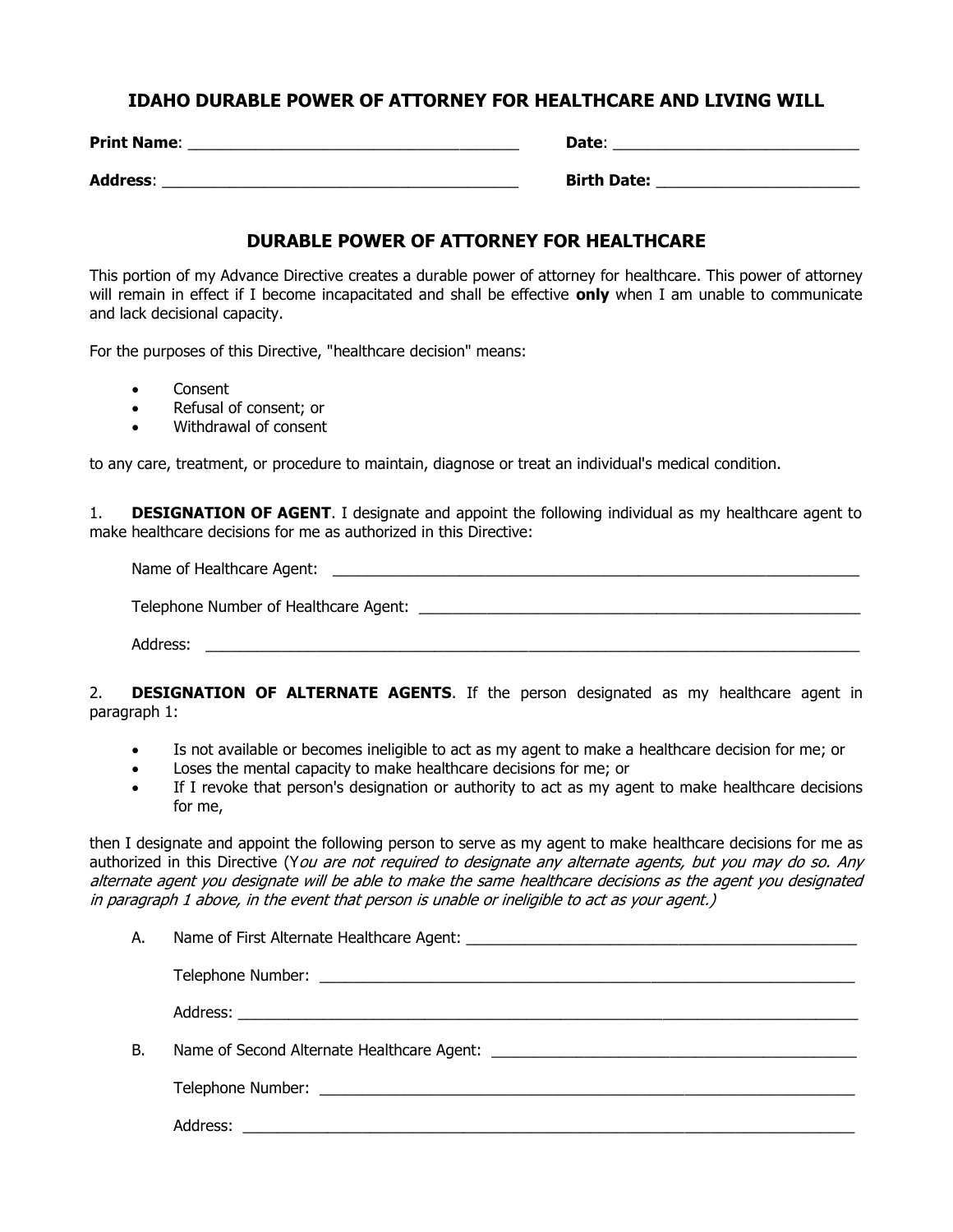If any of the agents designated above is my spouse, and our marriage is dissolved (divorce or annulment) after creation of this Directive, appointment of that agent is automatically revoked as of the date of the dissolution.

None of the following may be designated as your agent or alternate agent:

- Your treating healthcare provider;
- A non-relative employee of your treating healthcare provider;
- An operator of a community care facility; or
- A non-relative employee of an operator of a community care facility.

3. **GENERAL STATEMENT OF AUTHORITY GRANTED**. I hereby grant to my agent full authority to make healthcare decisions for me to the same extent that I could make such decisions for myself if I had the capacity to do so. My agent shall make healthcare decisions that are consistent with my desires as stated in this Directive or otherwise made known to my agent verbally or in writing. This includes, but is not limited to, my desires concerning obtaining, refusing or withdrawing life-sustaining care, treatment, procedures. This authority includes following my desires as stated in a living will or similar document executed by me.

### 4. **INSPECTION AND DISCLOSURE OF INFORMATION RELATING TO MY PHYSICAL OR MENTAL HEALTH**.

A. General Grant of Power and Authority. Subject to any limitations in this Directive, my agent has the power and authority to do all of the following:

- Request, review and receive any information, verbal or written, regarding my physical or mental health including, but not limited to, medical and hospital records;
- Execute on my behalf any releases or other documents that may be required in order to obtain this information;
- Consent to the disclosure of this information; and
- Consent to the donation of any of my organs for medical purposes.

B. HIPAA Release Authority. My agent shall be treated as I would be with respect to my rights regarding the use and disclosure of my individually identifiable health information or other medical records. This release authority applies to any information governed by the Health Insurance Portability and Accountability Act of 1996 (HIPAA), 42 U.S.C. 1320d and 45 CFR 160 through 164. I authorize any physician, healthcare professional, dentist, health plan, hospital, clinic, laboratory, pharmacy, or other covered healthcare provider, any insurance company, and the Medical Information Bureau, Inc. or other healthcare clearinghouse that has provided treatment or services to me, or that has paid for or is seeking payment from me for such services, to give, disclose and release to my agent, without restriction, all of my individually identifiable health information and medical records regarding any past, present or future medical or mental health condition, including all information relating to the diagnosis of HIV/AIDS, sexually transmitted diseases, mental illness, and drug or alcohol abuse. The authority given my agent shall supersede any other agreement that I may have made with my healthcare providers to restrict access to or disclosure of my individually identifiable health information.

5. **SIGNING DOCUMENTS, WAIVERS AND RELEASES**. When necessary to implement the healthcare decisions that this Directive authorizes my agent to make, my agent has the authority to execute on my behalf all of the following:

- Documents titled, or purporting to be, a "Refusal to Permit Treatment" and/or a "Leaving Hospital against Medical Advice"; and
- Any necessary waiver or release from liability required by a hospital or physician.
- 6. **PRIOR DESIGNATIONS REVOKED**. I revoke any prior durable power of attorney for healthcare.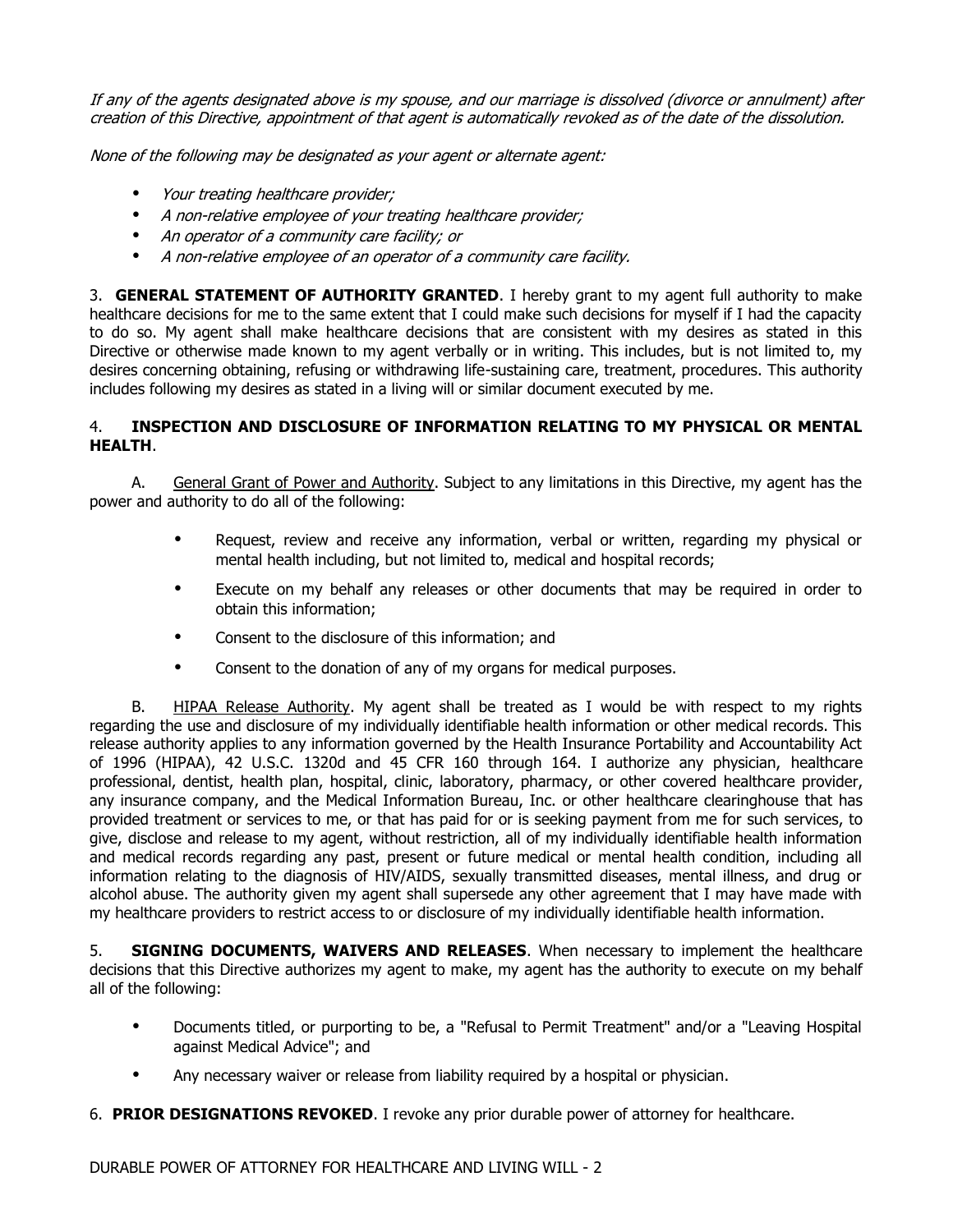#### **LIVING WILL Directive to Withhold or to Provide Treatment**

This Advance Directive states my choices about life-sustaining medical treatment at the end of life. This Directive shall be effective only if I am unable to communicate my instructions and:

- A. I have an incurable injury, disease, illness or condition and a medical doctor who has examined me has certified:
	- i. That such injury, disease, illness or condition is terminal; and
	- ii. That the application of artificial life-sustaining procedures would serve only to prolong artificially my life; and
	- iii. That my death is imminent, whether or not artificial life-sustaining procedures are utilized;

**OR**

B. I have been diagnosed as being in a persistent vegetative state.

If I have been diagnosed as pregnant, special conditions and limitations may apply **\_\_\_\_\_\_\_\_\_\_\_\_\_\_\_\_\_\_\_\_\_\_\_\_\_\_\_\_\_\_\_\_\_\_\_\_\_\_\_\_\_\_\_\_\_\_\_\_\_\_\_\_\_\_\_\_\_\_\_\_\_\_\_\_\_\_\_\_\_\_\_\_\_\_\_\_\_\_\_\_\_\_\_\_\_\_\_\_\_\_\_**

**IF I AM IN ONE OF THE ABOVE SITUATIONS, my choices are as follows** (Choose Box 1, 2 or 3 below, check the box and initial the line after the box you checked).

Regardless of the box chosen below, pain and symptom management (comfort care) will be provided.

 $1 \quad \Box \quad \Box$  If my death is imminent, I do not want life-sustaining medical treatment or procedures to be started and, if already started, I want all such treatment and procedures to be withdrawn, including withdrawal of artificial nutrition (such as feeding tube) and artificial hydration (such as IV).

 **OR**

**2**  $\Box$   $\Box$  If my death is imminent, I do not want any artificial life-sustaining medical treatment, care or procedures except for artificial nutrition and artificial hydration as follows:

Check one box and initial the line after such box:

- A.  $\Box$  \_\_\_\_\_\_\_\_\_\_ Only artificial hydration;
- $B.$   $\Box$  Only artificial nutrition;
- $C.$   $\square$  Both artificial hydration and nutrition.

# **OR**

**3**  $\Box$  If my death is imminent, I want all medical treatment, care and procedures necessary to sustain my life, including artificial nutrition and hydration.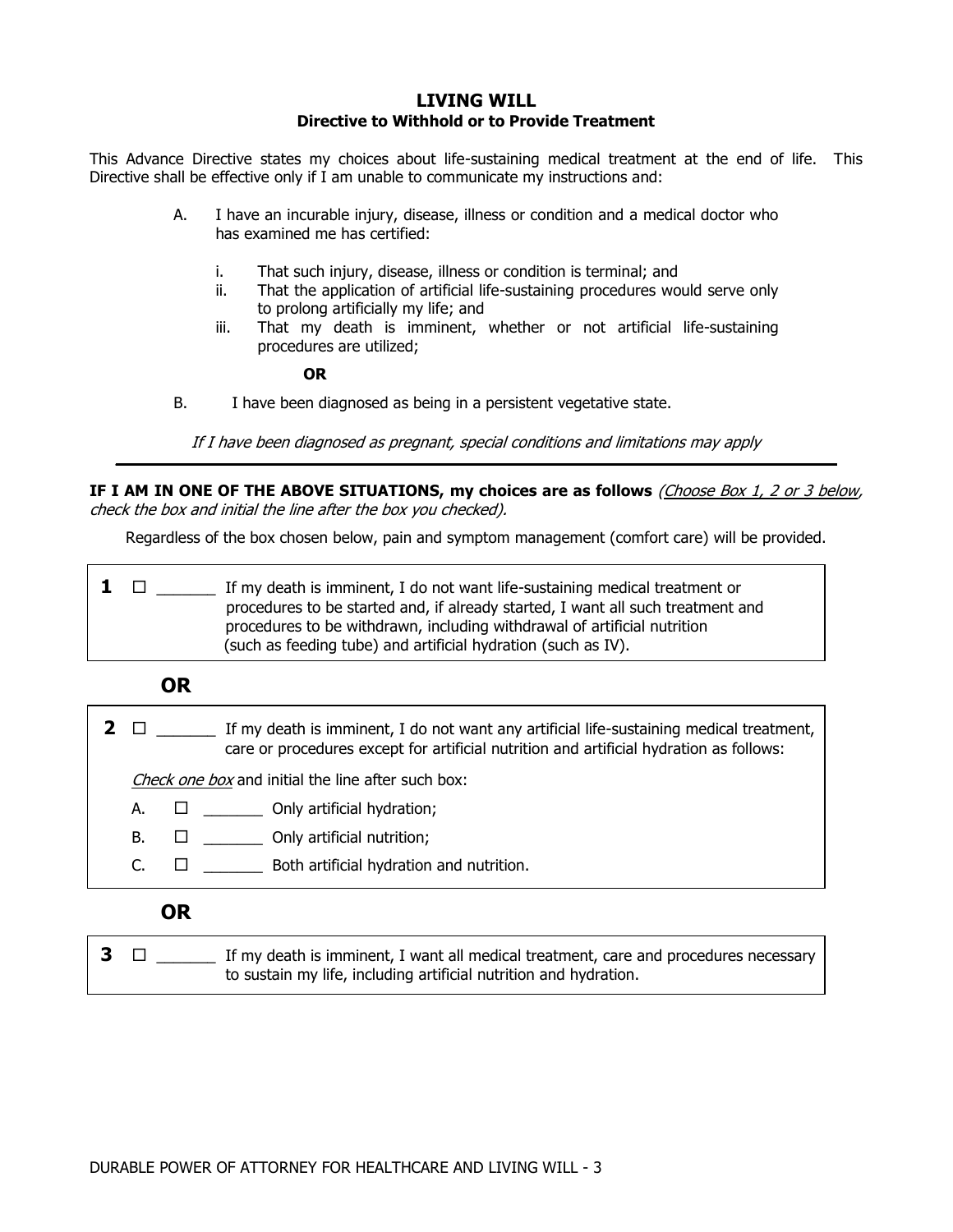## **OPTIONAL SPECIAL PROVISIONS**

The following are additional statements of my wishes. Check all boxes that apply and initial on the line after such box:

- $\square$  \_\_\_\_\_\_\_ If I have a medical condition from which I am not imminently dying, and from which I will not likely recover, am unable to think or communicate and am dependent on others for my care, I do not want life-sustaining medical treatment or procedures to be started. If already started, I want all such treatment and procedures to be withdrawn, including withdrawal of artificial nutrition (such as feeding tube) and artificial hydration (such as IV). In such condition, I want care to be focused on my comfort.
- $\square$  \_\_\_\_\_\_\_\_ Other situations as described in the box below (If needed, attach and sign additional pages):

Some examples of things that may be included here are: no admission to Intensive Care Unit; resuscitation preference\*; willingness to live permanently in a nursing home; people you do not want involved in your medical decisions; limitations to treatment options, including time limits; willingness to have a permanent feeding tube; funeral and burial wishes; organ/body donation, etc.

\*NOTE: If you wish to be DNR (Do Not Resuscitate), you must complete a POST form. Ask your physician, advanced practice nurse or physician assistant to complete a POST form with you. A POST form contains specific medical orders for individuals with a serious illness.

**IDAHO POST FORM VERIFICATION.** *Check one box and initial the line after the box you checked:* 

|           | I have completed a Physician Orders for Scope of Treatment (POST) form that<br>contains directions that may be more specific than, but are compatible with,<br>this Directive. I hereby approve of those Orders and make them a part of this Directive. |
|-----------|---------------------------------------------------------------------------------------------------------------------------------------------------------------------------------------------------------------------------------------------------------|
| <b>OR</b> |                                                                                                                                                                                                                                                         |
|           | I have not completed a Physician Orders for Scope of Treatment (POST) form. If I<br>complete a POST form at a later date, then this Living Will shall be deemed<br>modified to be compatible with the terms of the POST form.                           |